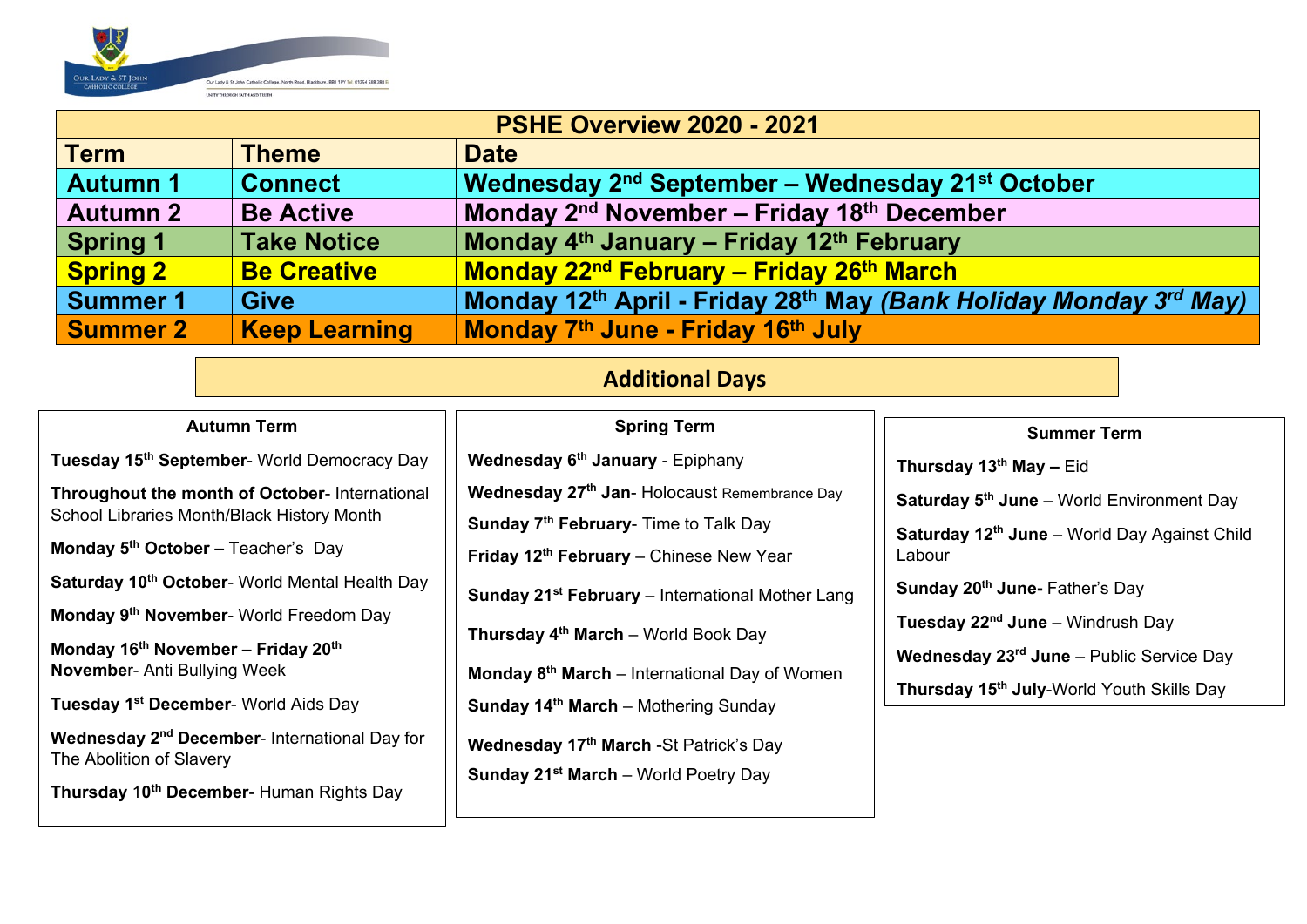| <b>Autumn Term 2020</b>          |                                                                                                                                                                                |                                 |                                                                                                                                                            |                         | <b>Autumn Term 2020</b>          |                                     |                                                                                           |                                                                                                    |  |
|----------------------------------|--------------------------------------------------------------------------------------------------------------------------------------------------------------------------------|---------------------------------|------------------------------------------------------------------------------------------------------------------------------------------------------------|-------------------------|----------------------------------|-------------------------------------|-------------------------------------------------------------------------------------------|----------------------------------------------------------------------------------------------------|--|
| <b>PSHE Overview Half Term 1</b> |                                                                                                                                                                                |                                 |                                                                                                                                                            |                         | <b>PSHE Overview Half Term 2</b> |                                     |                                                                                           |                                                                                                    |  |
|                                  | <b>Half Term 1 Theme: Connect</b>                                                                                                                                              |                                 |                                                                                                                                                            |                         |                                  | <b>Half Term 2 Theme: Be Active</b> |                                                                                           |                                                                                                    |  |
| <b>Half</b><br><b>Term</b>       | <b>Week</b>                                                                                                                                                                    | W/C                             | <b>Weekly Theme</b>                                                                                                                                        |                         |                                  | <b>Week</b>                         | W/C                                                                                       | <b>Weekly The</b>                                                                                  |  |
|                                  | 1                                                                                                                                                                              | 2 <sub>nd</sub><br><b>Sept</b>  | <b>Welcome Back &amp; Settling In</b><br><b>British Values Recap</b><br>Democracy<br>Individual liberty<br>The rule of law<br>Mutual respect and tolerance |                         |                                  | 8                                   | 2 <sub>nd</sub><br><b>Nov</b>                                                             | <b>Active Body, Active Mind</b><br>• Positive thinking<br>• Self-awareness & screen-tin            |  |
|                                  | $\overline{2}$                                                                                                                                                                 | 7 <sup>th</sup><br><b>Sept</b>  |                                                                                                                                                            |                         |                                  | 9                                   | gth<br><b>Nov</b>                                                                         | The Way to Wellbeing<br>• Mindfulness<br>• Acknowledge my feelings<br>• Accept my feelings         |  |
| <b>Half Term</b>                 | $\overline{\mathbf{3}}$                                                                                                                                                        | 14 <sup>th</sup><br><b>Sept</b> | <b>My Own Values</b><br>• Tolerant<br>• Responsible & Respectful<br>· Bystander syndrome or active citizen?                                                |                         | <b>Half Term</b>                 | 10                                  | 16 <sup>th</sup><br><b>Nov</b>                                                            | <b>Anti-Bullying Week</b><br>• Change starts with me<br>• All together<br>• Keeping me safe online |  |
| $\blacktriangle$                 | <b>Healthy Heads and the Six Ways to</b><br>Wellbeing<br>28 <sup>th</sup><br>• Connect & Move<br>$\overline{\mathbf{4}}$<br><b>Sept</b><br>• Notice & Learn<br>• Give & Create |                                 |                                                                                                                                                            | $\overline{\mathbf{v}}$ | 11                               | 23 <sup>rd</sup><br><b>Nov</b>      | Personal Health and Hygien<br>• Puberty<br>• Relationships<br>• Child sexual exploitation |                                                                                                    |  |
|                                  | $5\phantom{1}$                                                                                                                                                                 | 5 <sup>th</sup><br>Oct          | To Change Your Life, Change Your<br><b>Habits</b><br>• Be yourself & take care of you<br>• Discuss problems & reflect                                      |                         |                                  | 12                                  | 30 <sup>th</sup><br><b>Nov</b>                                                            | <b>Seeking Shelter</b><br>· Britain's Christmas homeless<br>• Homeless children at Christn         |  |
|                                  | $12th$ &<br>19 <sup>th</sup><br>6 & 7<br>Oct                                                                                                                                   |                                 | <b>World Mental Health</b><br>• YoungMinds                                                                                                                 |                         |                                  | 13&<br>14                           | $7th$ &<br>14 <sup>th</sup><br><b>Dec</b>                                                 | <b>Seeking Shelter</b><br>• Offering food and vital servic                                         |  |

| <b>Autumn Term 2020</b>          |                                     |                                                                                                                        |                                                                                                     |  |  |  |  |  |  |  |
|----------------------------------|-------------------------------------|------------------------------------------------------------------------------------------------------------------------|-----------------------------------------------------------------------------------------------------|--|--|--|--|--|--|--|
| <b>PSHE Overview Half Term 2</b> |                                     |                                                                                                                        |                                                                                                     |  |  |  |  |  |  |  |
|                                  | <b>Half Term 2 Theme: Be Active</b> |                                                                                                                        |                                                                                                     |  |  |  |  |  |  |  |
| <b>Half</b><br>Term              | <b>Week</b>                         | W/C                                                                                                                    | <b>Weekly Theme</b>                                                                                 |  |  |  |  |  |  |  |
|                                  | 8                                   | 2 <sub>nd</sub><br><b>Nov</b>                                                                                          | <b>Active Body, Active Mind</b><br>• Positive thinking<br>• Self-awareness & screen-time            |  |  |  |  |  |  |  |
|                                  | 9                                   | The Way to Wellbeing<br>gth<br>• Mindfulness<br><b>Nov</b><br>• Acknowledge my feelings<br>• Accept my feelings        |                                                                                                     |  |  |  |  |  |  |  |
| Half Term 2                      | 10                                  | 16 <sup>th</sup><br><b>Nov</b>                                                                                         | <b>Anti-Bullying Week</b><br>• Change starts with me<br>• All together<br>• Keeping me safe online  |  |  |  |  |  |  |  |
|                                  | 11                                  | 23 <sup>rd</sup><br><b>Nov</b>                                                                                         | <b>Personal Health and Hygiene</b><br>• Puberty<br>• Relationships<br>• Child sexual exploitation   |  |  |  |  |  |  |  |
|                                  | 12                                  | 30 <sup>th</sup><br><b>Nov</b>                                                                                         | <b>Seeking Shelter</b><br>• Britain's Christmas homeless crisis<br>• Homeless children at Christmas |  |  |  |  |  |  |  |
|                                  | 13&<br>14                           | $7th$ &<br><b>Seeking Shelter</b><br>14 <sup>th</sup><br>• Offering food and vital services in Blackburn<br><b>Dec</b> |                                                                                                     |  |  |  |  |  |  |  |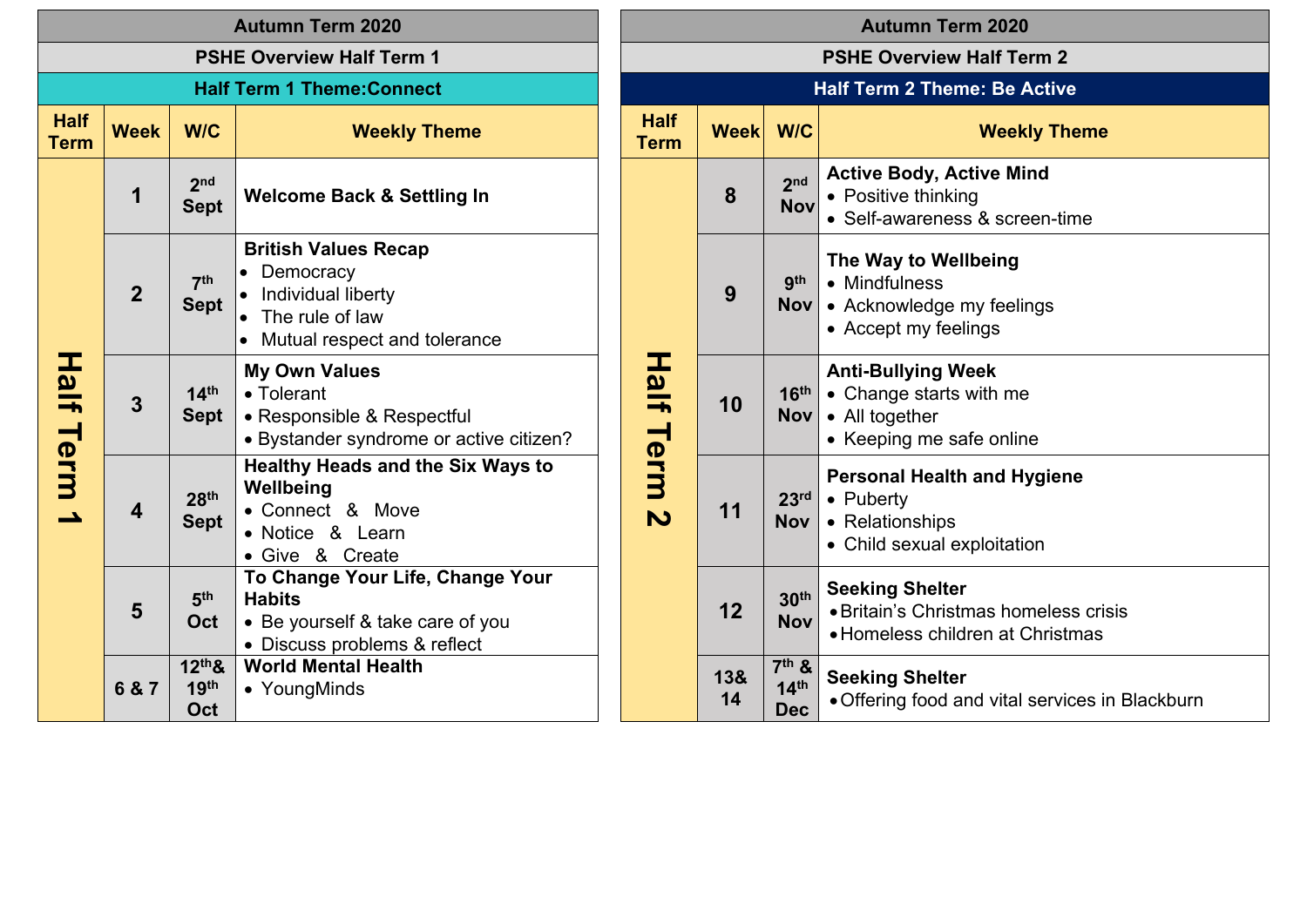| <b>Spring Term 2021</b>    |                                                                                                                                                          |                         |                                                                                                                                         |  |                            |             |                                | <b>Spring Term 2021</b>                                                                                                                                      |
|----------------------------|----------------------------------------------------------------------------------------------------------------------------------------------------------|-------------------------|-----------------------------------------------------------------------------------------------------------------------------------------|--|----------------------------|-------------|--------------------------------|--------------------------------------------------------------------------------------------------------------------------------------------------------------|
|                            |                                                                                                                                                          |                         | <b>PSHE Overview Half Term 3</b>                                                                                                        |  |                            |             |                                | <b>PSHE Overview Half Term 4</b>                                                                                                                             |
|                            |                                                                                                                                                          |                         | <b>Half Term 3 Theme: Take Notice</b>                                                                                                   |  |                            |             |                                | <b>Half Term 4 Theme: Be Creative</b>                                                                                                                        |
| <b>Half</b><br><b>Term</b> | <b>Week</b>                                                                                                                                              | <b>W/C</b>              | <b>Weekly Theme</b>                                                                                                                     |  | <b>Half</b><br><b>Term</b> | <b>Week</b> | W/C                            | <b>Weekly The</b>                                                                                                                                            |
|                            | 15                                                                                                                                                       | 4 <sup>th</sup><br>Jan  | <b>Families and Belonging</b><br>. What is a 'family'<br>• Coping with comparison<br>• Looking after my family                          |  |                            | 21          | 22 <sup>nd</sup><br>Feb        | <b>Careers Week</b>                                                                                                                                          |
|                            | 16                                                                                                                                                       | 11 <sup>th</sup><br>Jan | <b>Body Positivity</b><br>• The acceptance of all bodies regardless of<br>physical ability, size, gender, race or<br>appearance         |  |                            | 22          | 1 <sup>st</sup><br><b>Mar</b>  | The Money Side of Things<br>• Healthy approaches to money<br>• Budget or debt<br>• Mortgages                                                                 |
| Half Term 3                | 17                                                                                                                                                       | 18 <sup>th</sup><br>Jan | <b>Careers Week</b><br>• Exploring careers<br>• Making career choices<br>• Skills assessment<br>• Getting a job & progressing my career |  | <b>Half Term 4</b>         | 23          | 8 <sup>th</sup><br>Mar         | <b>How to Manage Stress</b><br>· Identify your triggers<br>Organise your time<br>• Accept things you cannot char<br>Have courage to change the tle           |
|                            | 18                                                                                                                                                       | 25 <sup>th</sup><br>Jan | <b>Holocaust Remembrance Day</b><br>• Victims of the Holocaust<br>• Remember<br>• War & oppression around the world today               |  |                            | 24          | 15 <sup>th</sup><br><b>Mar</b> | Census 2021 - Br Part of His<br>$\bullet$ What the census is.<br>. Who is included and why.                                                                  |
|                            | 19                                                                                                                                                       | 1 <sup>st</sup><br>Feb  | <b>MANUP Campaign</b><br>• Break out of the gender box<br>• Begin your champions journey<br>• Live up to your full potential            |  |                            | 25          | 22 <sup>nd</sup><br><b>Mar</b> | Learn eagerly, reflect wisely<br>$\bullet$ What motivates me to learn<br><b>Examing to think and how to readly</b><br>• Taking advantage of all the op<br>me |
|                            | <b>Safer Internet Week</b><br>8 <sup>th</sup><br>• Online reliability<br>20<br>Feb<br>• Separating fact from fiction -<br>question, challenge and change |                         |                                                                                                                                         |  |                            |             |                                |                                                                                                                                                              |

|                            | <b>Spring Term 2021</b>               |                                |                                                                                                                                                                           |  |  |  |  |  |  |  |  |
|----------------------------|---------------------------------------|--------------------------------|---------------------------------------------------------------------------------------------------------------------------------------------------------------------------|--|--|--|--|--|--|--|--|
|                            | <b>PSHE Overview Half Term 4</b>      |                                |                                                                                                                                                                           |  |  |  |  |  |  |  |  |
|                            | <b>Half Term 4 Theme: Be Creative</b> |                                |                                                                                                                                                                           |  |  |  |  |  |  |  |  |
| <b>Half</b><br><b>Term</b> | <b>Week</b>                           | W/C                            | <b>Weekly Theme</b>                                                                                                                                                       |  |  |  |  |  |  |  |  |
|                            | 21                                    | 22 <sup>nd</sup><br>Feb        | <b>Careers Week</b>                                                                                                                                                       |  |  |  |  |  |  |  |  |
|                            | 22                                    | 1 <sup>st</sup><br><b>Mar</b>  | <b>The Money Side of Things</b><br>• Healthy approaches to money<br>• Budget or debt<br>• Mortgages                                                                       |  |  |  |  |  |  |  |  |
| Half Term 4                | 23                                    | 8 <sup>th</sup><br><b>Mar</b>  | <b>How to Manage Stress</b><br>• Identify your triggers<br>• Organise your time<br>• Accept things you cannot change<br>• Have courage to change the things you can       |  |  |  |  |  |  |  |  |
|                            | 24                                    | 15 <sup>th</sup><br><b>Mar</b> | Census 2021 - Br Part of History<br>• What the census is.<br>. Who is included and why.                                                                                   |  |  |  |  |  |  |  |  |
|                            | 25                                    | 22 <sub>nd</sub><br><b>Mar</b> | Learn eagerly, reflect wisely<br>$\bullet$ What motivates me to learn<br>• Learning to think and how to react<br>• Taking advantage of all the opportunities around<br>me |  |  |  |  |  |  |  |  |
|                            |                                       |                                |                                                                                                                                                                           |  |  |  |  |  |  |  |  |